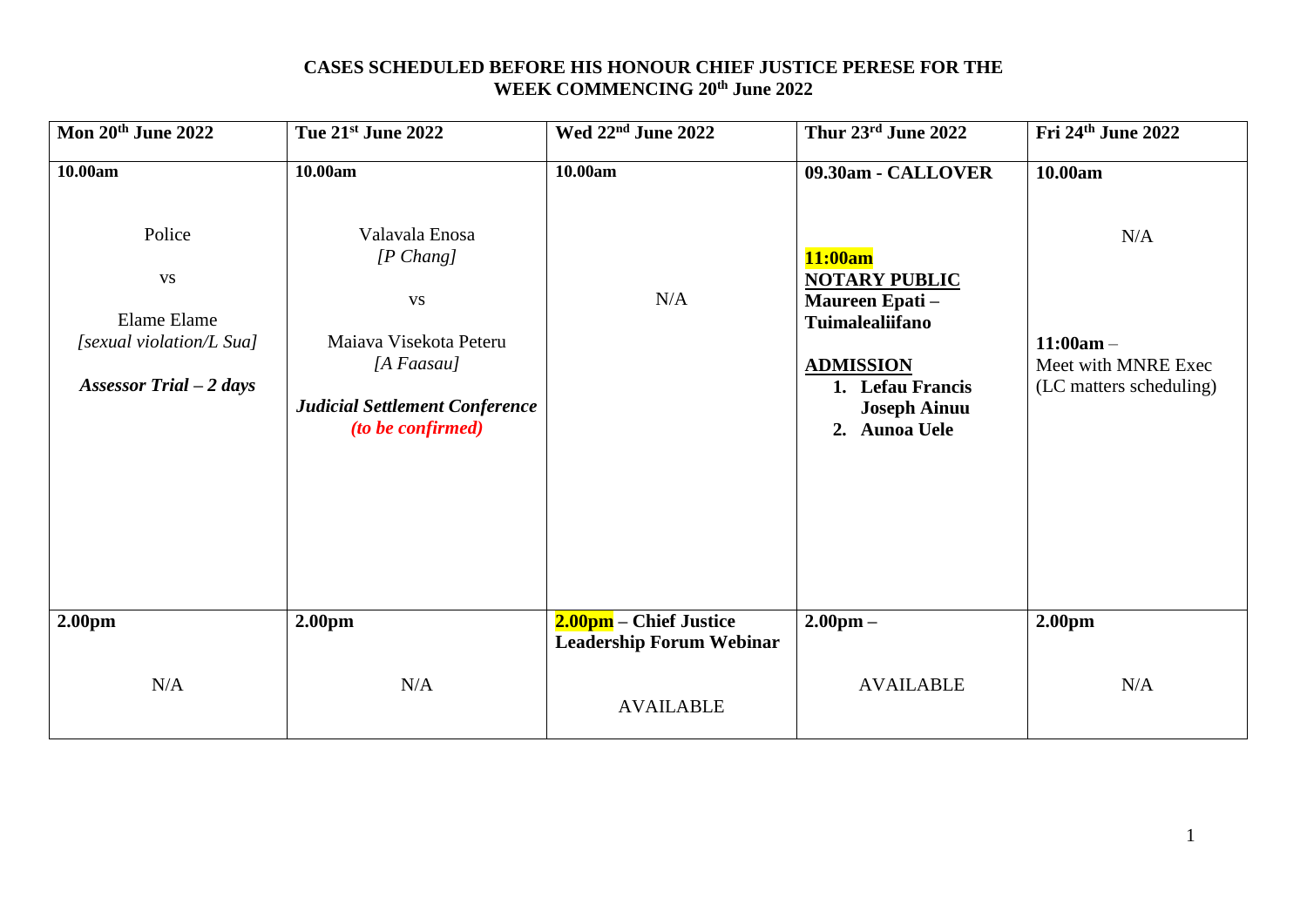### **CASES SCHEDULED BEFORE HIS HONOUR CHIEF JUSTICE PERESE FOR THE WEEK COMMENCING 27th June 2022**

| Mon 27th June 2022                                                                             | Tue 28th June 2022                                                                              | Wed 29th June 2022                                                                                                 | Thur 30th June 2022       | Fri 01st July 2022                                                                                                                         |
|------------------------------------------------------------------------------------------------|-------------------------------------------------------------------------------------------------|--------------------------------------------------------------------------------------------------------------------|---------------------------|--------------------------------------------------------------------------------------------------------------------------------------------|
| 10.00am<br>Police<br><b>VS</b><br>Manuleoo Falesii<br>[burglary/theft/unrep]<br>$F.H. - 1 day$ | 10.00am<br>12.30pm – For Sentence<br>Police v Toso Junior Alofipo<br>[PON/burglary/theft/unrep] | 10.00am<br>Police<br><b>VS</b><br>Sa Faaaogea<br>[incest/sexual violation/<br>K Koria]<br>Assessor Trial $-2$ days | 09.30am - CALLOVER<br>N/A | 10.00am<br><b>AVAILABLE</b><br>12.30pm – For Sentence<br>Police v Lui Feseetai &<br>Talosaga Wales Amosa<br>[TAS/S Chan Chui/T<br>Toailoa] |
| 2.00 <sub>pm</sub>                                                                             | 2.00 <sub>pm</sub>                                                                              | 2.00 <sub>pm</sub>                                                                                                 | 2.00 <sub>pm</sub>        | 2.00 <sub>pm</sub>                                                                                                                         |
| <b>AVAILABLE</b>                                                                               | <b>AVAILABLE</b>                                                                                | N/A                                                                                                                | N/A                       | <b>AVAILABLE</b>                                                                                                                           |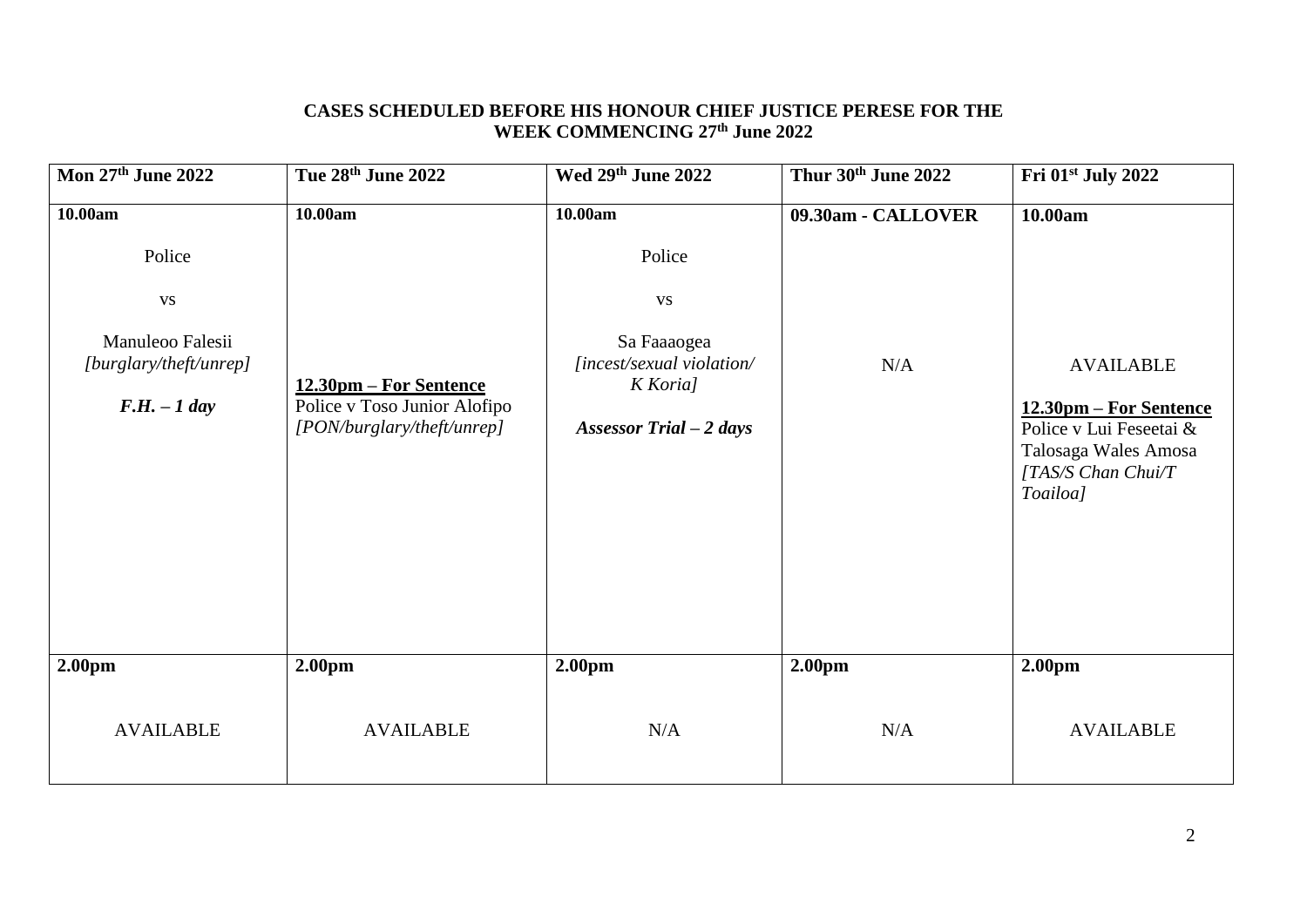# **CASES SCHEDULED BEFORE HIS HONOUR CHIEF JUSTICE PERESE FOR THE WEEK COMMENCING 04th July 2022**

| Mon 04th July 2022 | Tue 05th July 2022                                                           | Wed 06th July 2022 | Thur 07th July 2022 | Fri 08th July 2022 |
|--------------------|------------------------------------------------------------------------------|--------------------|---------------------|--------------------|
| 10.00am            | 10.00am                                                                      | 10.00am            | 09.30am - CALLOVER  | 10.00am            |
| <b>AVAILABLE</b>   | Police<br>$_{\rm VS}$<br>Samasoni Vasa<br>[GBH/V Afoa]<br>$F.H. - 2 \; days$ | $\rm N/A$          | <b>AVAILABLE</b>    | <b>AVAILABLE</b>   |
| 2.00pm             | 2.00pm                                                                       | 2.00pm             | 2.00pm              | 2.00 <sub>pm</sub> |
| <b>AVAILABLE</b>   | N/A                                                                          | N/A                | <b>AVAILABLE</b>    | <b>AVAILABLE</b>   |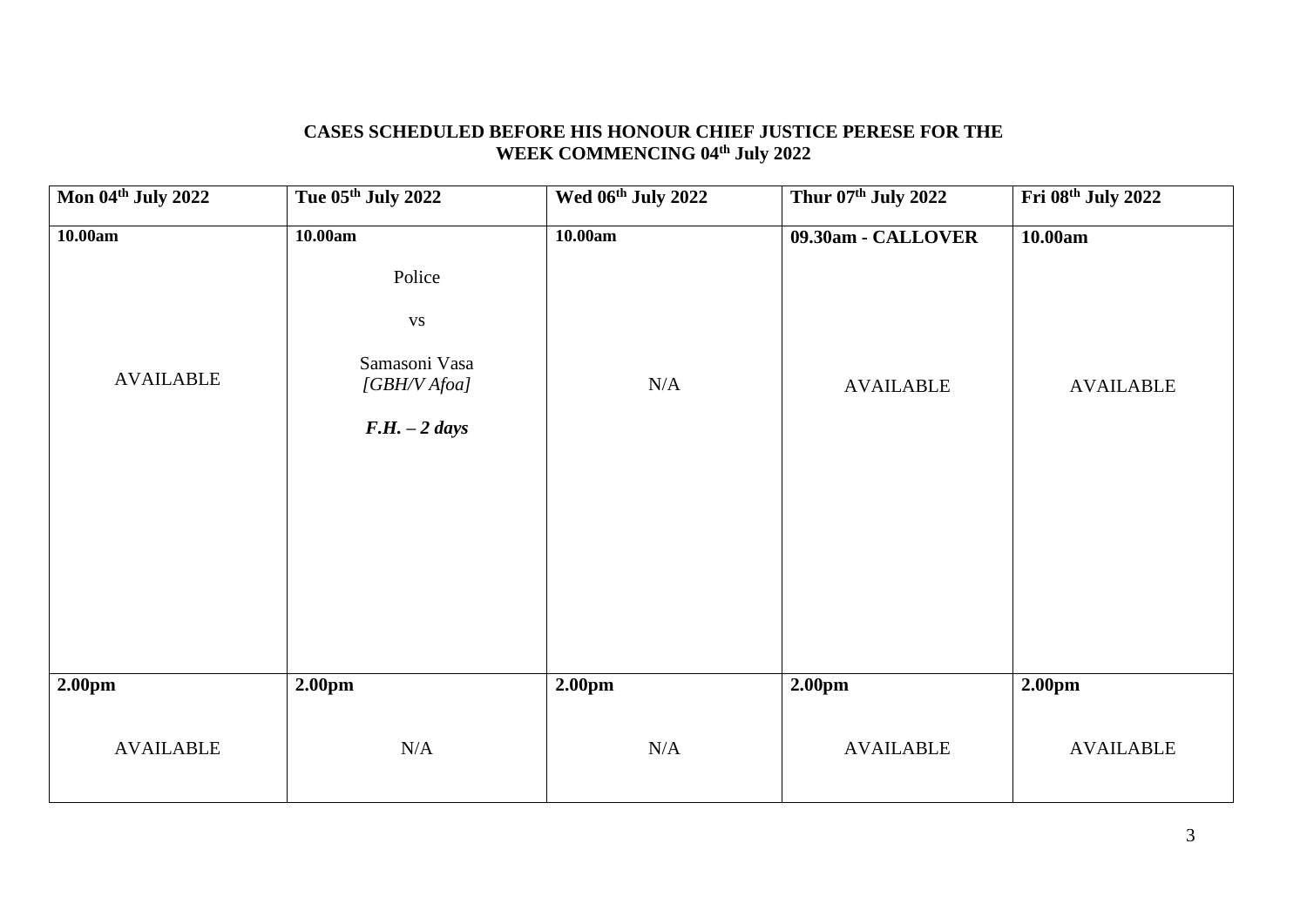# **CASES SCHEDULED BEFORE HIS HONOUR CHIEF JUSTICE PERESE FOR THE WEEK COMMENCING 11th July 2022**

| <b>Mon 11th July 2022</b> | Tue 12th July 2022                                                                                                                                    | Wed 13th July 2022 | Thur 14th July 2022 | Fri 15th July 2022 |
|---------------------------|-------------------------------------------------------------------------------------------------------------------------------------------------------|--------------------|---------------------|--------------------|
| 10.00am                   | 10.00am                                                                                                                                               | 10.00am            | 09.30am - CALLOVER  | 10.00am            |
| <b>AVAILABLE</b>          | Police<br>$\mathbf{V}\mathbf{S}$<br>Neil Heather, Penitila Moe<br>Heather & Jack Timothy<br>Heather<br>[burglary/theft/K Kruse]<br>$F.H. - 2 \; days$ | N/A                | <b>AVAILABLE</b>    | <b>AVAILABLE</b>   |
| 2.00pm                    | 2.00pm                                                                                                                                                | 2.00pm             | 2.00pm              | 2.00pm             |
| <b>AVAILABLE</b>          | N/A                                                                                                                                                   | N/A                | <b>AVAILABLE</b>    | <b>AVAILABLE</b>   |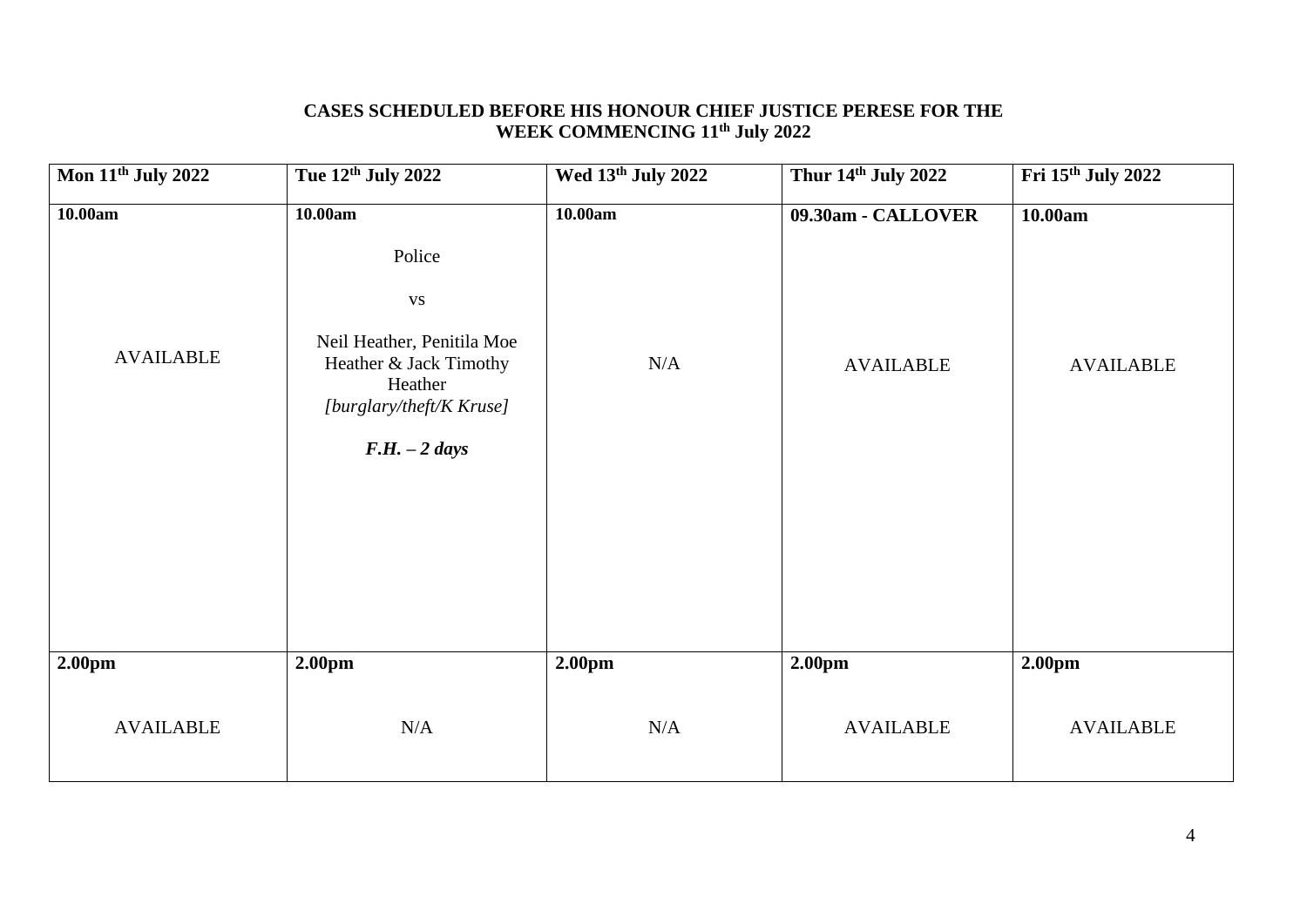### **CASES SCHEDULED BEFORE HIS HONOUR CHIEF JUSTICE PERESE FOR THE WEEK COMMENCING 18 th July 2022**

| Mon 18th July 2022                     | Tue 19th July 2022                     | Wed 20 <sup>th</sup> July 2022 | Thur 21st July 2022                    | Fri 22nd July 2022                                                                                                                           |
|----------------------------------------|----------------------------------------|--------------------------------|----------------------------------------|----------------------------------------------------------------------------------------------------------------------------------------------|
| 10.00am                                | 10.00am                                | 10.00am                        | 09.30am - CALLOVER                     | 10.00am<br>Church of Jesus Christ of<br>Latter-Day Saints<br>[S Hazelman]                                                                    |
| <b>AVAILABLE</b>                       | <b>AVAILABLE</b>                       | <b>AVAILABLE</b>               | <b>AVAILABLE</b>                       | <b>VS</b><br>Attorney General & Sapau<br>Lilomaiava Lolesio Vitale<br>& ors<br>[AG][S Ponifasio]<br><b>Judicial Settlement</b><br>Conference |
| 2.00 <sub>pm</sub><br><b>AVAILABLE</b> | 2.00 <sub>pm</sub><br><b>AVAILABLE</b> | 2.00pm<br><b>AVAILABLE</b>     | 2.00 <sub>pm</sub><br><b>AVAILABLE</b> | 2.00 <sub>pm</sub><br>N/A                                                                                                                    |